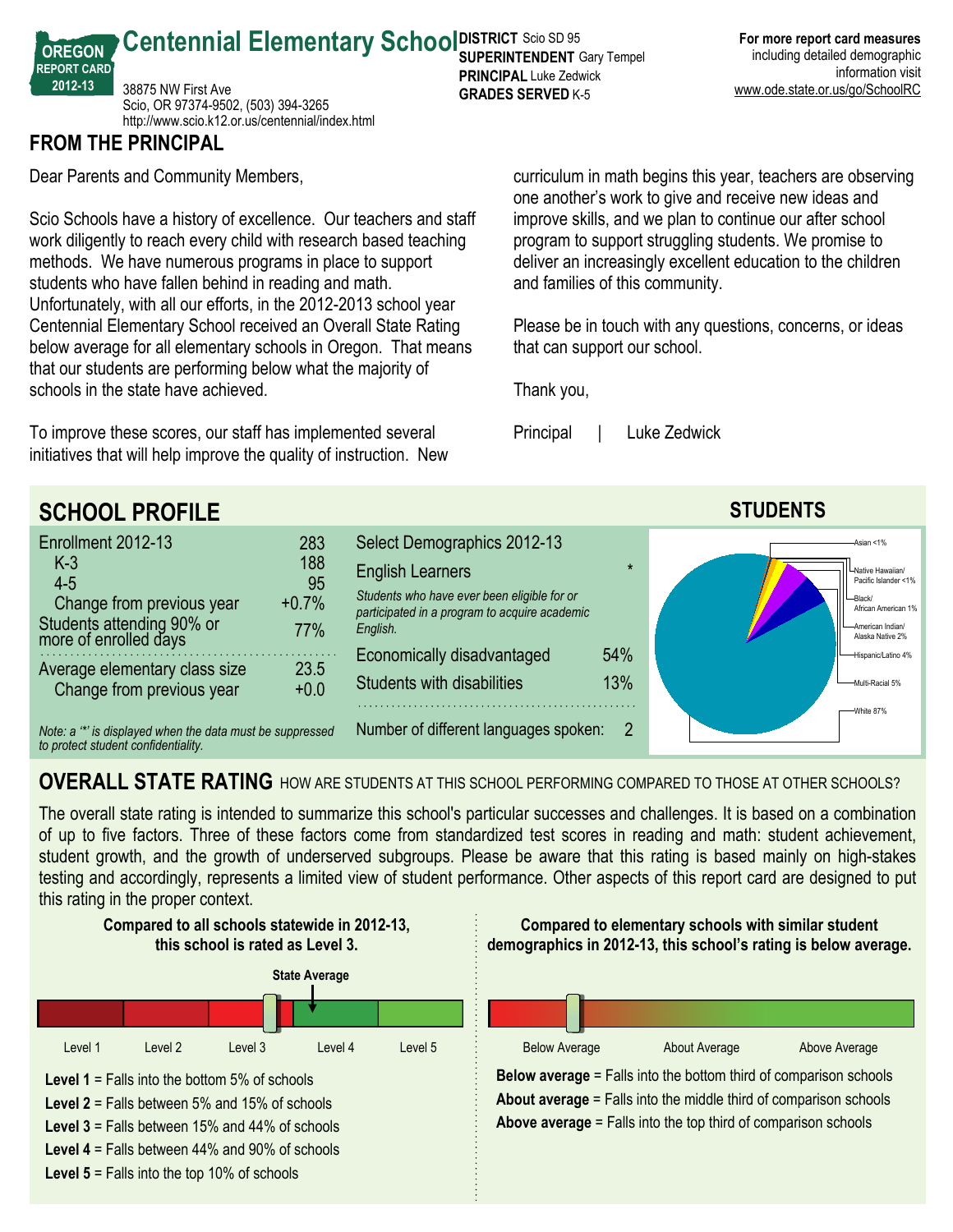

**SUPERINTENDENT** Gary Tempel **PRINCIPAL** Luke Zedwick

**Centennial Elementary School SUPER RICT SCIO SD 95** 

**OREGON REPORT CARD 201213**

Visit www.ode.state.or.us/go/data for additional state exam results. Note: a '\*' is displayed when data are unavailable or to protect student *confidentiality.*

**For more report card measures** including detailed demographic

information visit

## **OUTCOMES** FOR KEY STUDENT GROUPS AT THIS SCHOOL COMPARED TO THE SAME GROUPS STATEWIDE

| <b>STUDENT</b>                  |                                   |                                   |               |                                                                    |                               |                  |               |                                                             |                                                                             |               |                                                       |                             |
|---------------------------------|-----------------------------------|-----------------------------------|---------------|--------------------------------------------------------------------|-------------------------------|------------------|---------------|-------------------------------------------------------------|-----------------------------------------------------------------------------|---------------|-------------------------------------------------------|-----------------------------|
| <b>GROUP</b><br><b>OUTCOMES</b> |                                   | School<br>(%)                     | Oregon<br>(%) | School<br>Performance Performance Compared to<br><b>OR Average</b> |                               | School<br>$(\%)$ | Oregon<br>(%) | School<br>Performance Performance Compared to<br>OR Average |                                                                             | School<br>(%) | Oregon<br>:Performance Performance Compared to<br>(%) | School<br><b>OR Average</b> |
|                                 |                                   | <b>All Students</b>               |               |                                                                    | American Indian/Alaska Native |                  |               |                                                             | <b>Native Hawaiian/Pacific Islander</b>                                     |               |                                                       |                             |
|                                 | Reading                           | 69.0                              | 71.0          | $-2.0$                                                             | Reading                       | $\star$ :        | 57.4          | $\star$                                                     | Reading                                                                     | $\star$ :     | 59.1                                                  | $\star$                     |
|                                 | Mathematics                       | 42.3                              | 62.1          | $-19.8$                                                            | <b>Mathematics</b>            |                  | 47.3          | $\star$                                                     | Mathematics                                                                 |               | 46.5                                                  |                             |
|                                 | Science                           | 67.9                              | 68.1          | $-0.2$                                                             | Science                       | $\star$          | 53.2          | $\star$                                                     | Science                                                                     | $\star$       | 49.4                                                  |                             |
|                                 |                                   | <b>Economically Disadvantaged</b> |               |                                                                    |                               |                  |               |                                                             | <b>White</b>                                                                |               |                                                       |                             |
|                                 | Reading                           | 60.8                              | 60.2          | $+0.6$                                                             | Reading                       | $\star$ :        | 79.5          | $\star$                                                     | Reading                                                                     | 71.3:         | 77.7                                                  | $-6.4$                      |
|                                 | <b>Mathematics</b>                | 28.4                              | 50.3          | $-21.9$                                                            | <b>Mathematics</b>            |                  | 79.7          |                                                             | <b>Mathematics</b>                                                          | 45.1          | 68.0                                                  | $-22.9$                     |
|                                 | Science                           | 61.3                              | 55.5          | $+5.8$                                                             | Science                       |                  | 74.9          | $^\star$                                                    | Science                                                                     | 72.1:         | 76.5                                                  | $-4.4$                      |
|                                 | <b>English Learners</b>           |                                   |               | <b>Black/African American</b>                                      |                               |                  |               | <b>Female</b>                                               |                                                                             |               |                                                       |                             |
|                                 | Reading                           |                                   | 46.5          | $\star$                                                            | Reading                       | $^{\star}$       | 55.2          | $\star$                                                     | Reading                                                                     | 65.1          | 73.2                                                  | $-8.1$                      |
|                                 | <b>Mathematics</b>                |                                   | 43.3          | $\star$                                                            | <b>Mathematics</b>            |                  | 42.5          | $^\star$                                                    | <b>Mathematics</b>                                                          | 41.3:         | 61.5                                                  | $-20.2$                     |
|                                 | Science                           |                                   | 39.6          | $\star$                                                            | Science                       | $^{\star}$       | 47.9          | $\star$                                                     | Science                                                                     | 72.2:         | 65.9                                                  | $+6.3$                      |
|                                 | <b>Students with Disabilities</b> |                                   |               | <b>Hispanic/Latino</b>                                             |                               |                  |               | <b>Male</b>                                                 |                                                                             |               |                                                       |                             |
|                                 | Reading                           | 33.3                              | 43.0          | $-9.7$                                                             | Reading                       | $\star$ :        | 52.1          | $^\star$                                                    | Reading                                                                     | 72.2          | 68.8                                                  | $+3.4$                      |
|                                 | <b>Mathematics</b>                | 16.7                              | 33.7          | $-17.0$                                                            | <b>Mathematics</b>            | $^{\star}$       | 45.2          | $^\star$                                                    | <b>Mathematics</b>                                                          | 43.0:         | 62.7                                                  | $-19.7$                     |
|                                 | Science                           | 50.0                              | 42.9          | $+7.1$                                                             | Science                       |                  | 45.3          | $\star$                                                     | Science                                                                     | 65.7          | 70.3                                                  | $-4.6$                      |
|                                 | <b>Talented and Gifted</b>        |                                   |               |                                                                    | <b>Multi-Racial</b>           |                  |               |                                                             |                                                                             |               |                                                       |                             |
|                                 | Reading                           |                                   | 98.5          | $\star$                                                            | Reading                       | 44.4             | 76.0          | $-31.6$                                                     | Note: a "*' is displayed when data are<br>unavailable or to protect student |               |                                                       |                             |
|                                 | <b>Mathematics</b>                |                                   | 98.1          | $\star$                                                            | <b>Mathematics</b>            | 11.1             | 65.8          | $-54.7$                                                     | confidentiality.                                                            |               |                                                       |                             |
|                                 | Science                           |                                   | 98.0          | $\star$                                                            | Science                       |                  | 73.5          |                                                             |                                                                             |               |                                                       |                             |